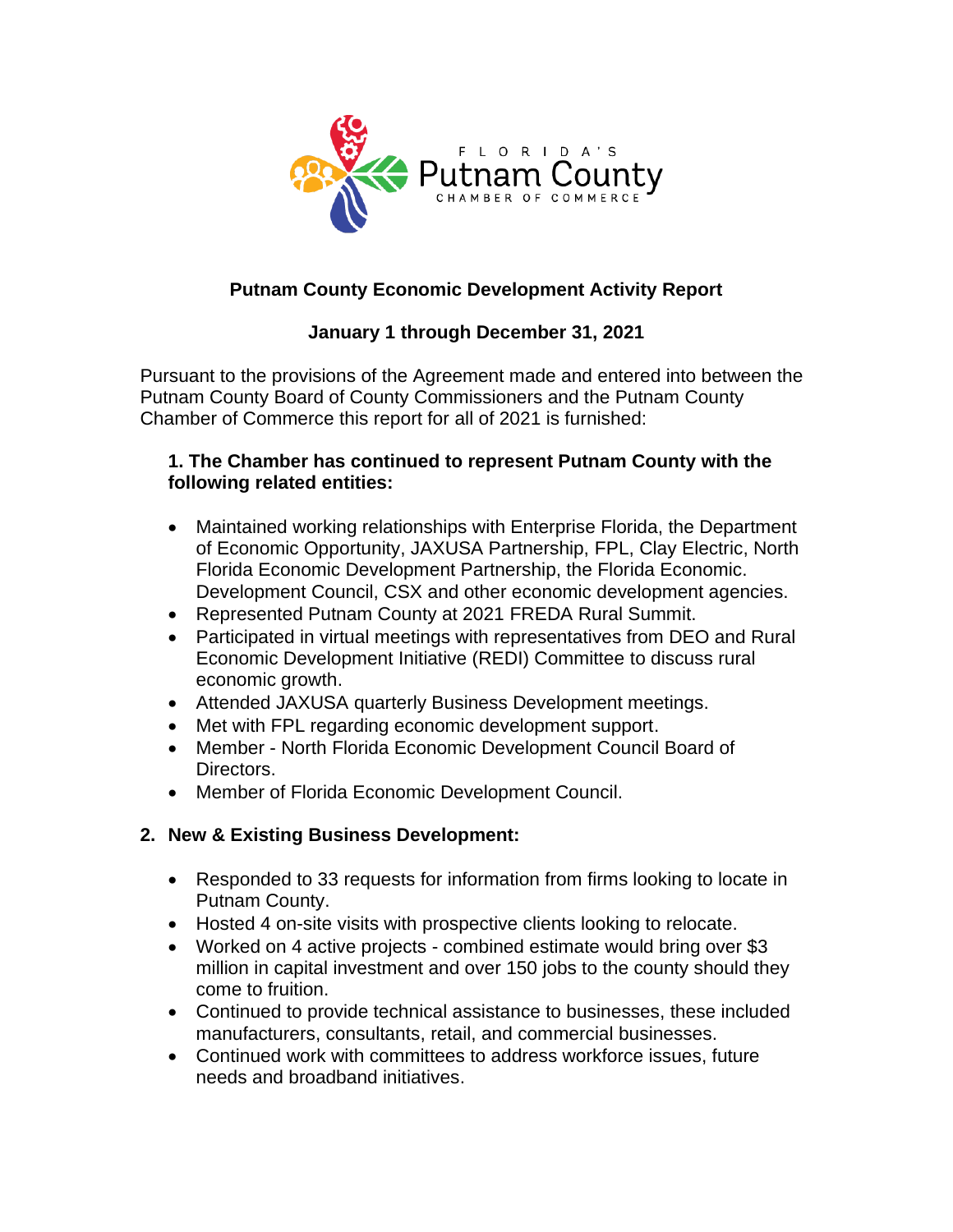- Made numerous Business Retention & Expansion visits to local businesses and conducted needs assessments.
- Provided ongoing assistance to numerous local businesses and matched them with resources when needed.

### **4. Other Activities:**

- Marketed Putnam County as a great place to relocate a business through various media, including print advertisements in Site Selection and Florida Trend magazines.
- Coordinated production of 60-second and 15-second videos to be used in TV and digital platforms.
- Collaborated with Florida Trend with Putnam County's portion of the December's Northeast Florida Spotlight.
- Worked with local manufacturer on local labor force growth, including training options with CareerSource and St Johns River State College.
- Continued to monitor labor force trends utilizing CareerSource and JAXUSA resources, in addition to population, average wages and cost of living metrics
- Continued to work with owner of 7220 PRC Way on their property which involved them purchasing surrounding property in the Business Park.
- Participating with Local Technology Planning Team for Broadband efforts.
- Assisted with County's efforts on the Barge Port Project.
- Contributed to Education/Talent Supply Subcommittee to vet options of launching career academies in Putnam County.
- Participated in Putnam County Legislative Delegation meeting.
- Completed IEDC Basic Economic Development Course and first year of Oklahoma University's Economic Development Institute.
- Participated in calls with Putnam County EOC / ESF-18 for COVIDrecovery related purposes.
- Worked with workforce development partners regarding unemployment and potential retraining needs.
- Managed online property/site inventory JAXUSA & NFEDP.
- Participated in monthly meetings with County Planning & Development Services staff.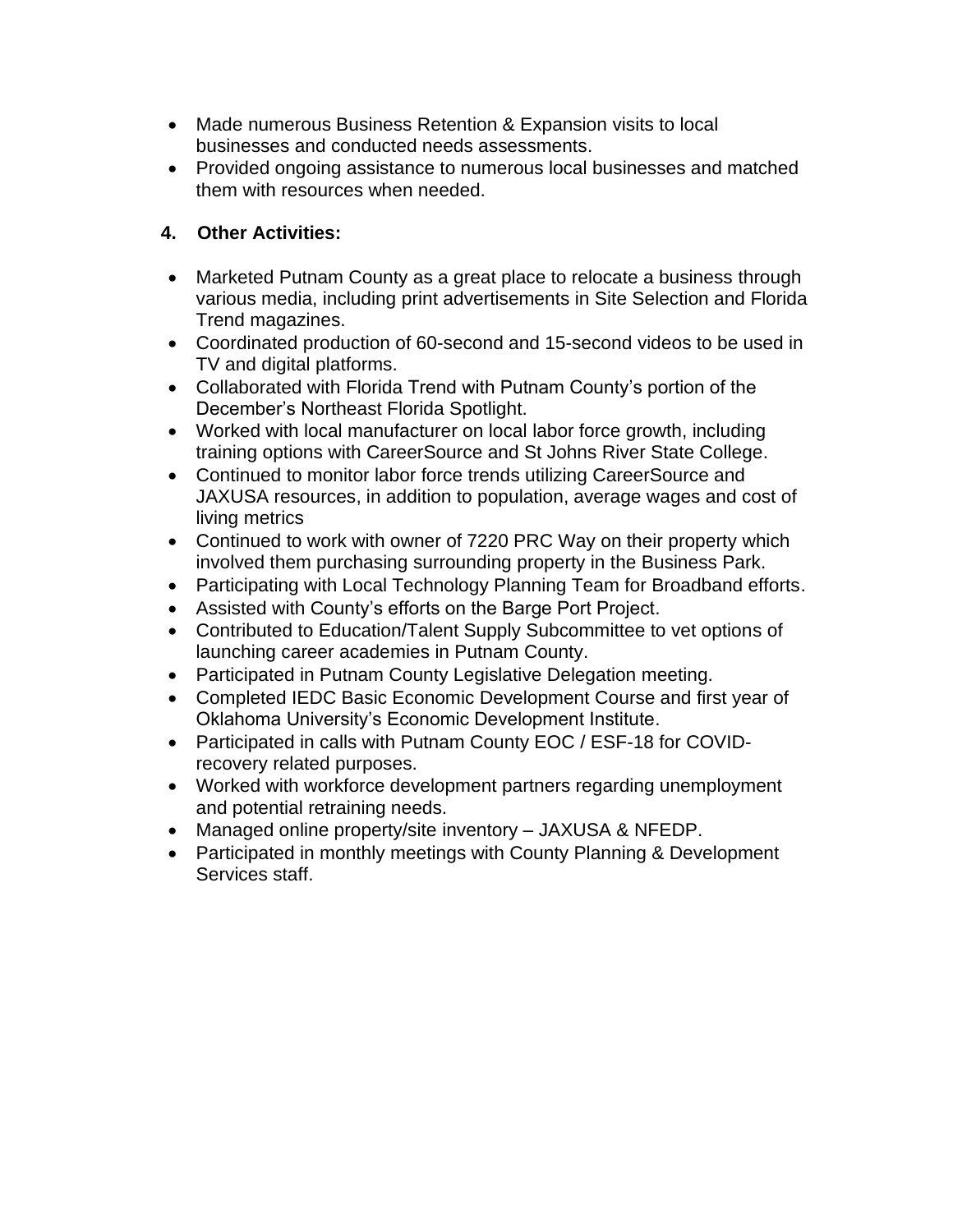#### **Putnam County Chamber of Commerce, Inc Profit & Loss by Class Accrual Basis January through December 2021**

|                                       | 24 - Eco Dev Contract |             | <b>TOTAL</b> |             |
|---------------------------------------|-----------------------|-------------|--------------|-------------|
|                                       | Jan - Dec 21          | % of Income | Jan - Dec 21 | % of Income |
| <b>Income</b>                         |                       |             |              |             |
| 334 Eco Dev Contract                  | 153,430.64            | 97.7%       | 153,430.64   | 97.7%       |
| 351 · Miscellaneous Income            | 3.677.27              | 2.3%        | 3.677.27     | 2.3%        |
| <b>Total Income</b>                   | 157,107.91            | 100.0%      | 157,107.91   | 100.0%      |
| <b>Gross Profit</b>                   | 157,107.91            | 100.0%      | 157,107.91   | 100.0%      |
| <b>Expense</b>                        |                       |             |              |             |
| 500 · Employee Expenses               |                       |             |              |             |
| 501 · Salary & Wage Expenses          | 135,102.44            | 86.0%       | 135,102.44   | 86.0%       |
| 502 · FICA/SUI/FUT/Medicare           | 10,433.34             | 6.6%        | 10,433.34    | 6.6%        |
| 504 · Employee Benefits               | 5,446.97              | 3.5%        | 5,446.97     | 3.5%        |
| 507 · Retirement Match                | 3,579.60              | 2.3%        | 3,579.60     | 2.3%        |
| Total 500 · Employee Expenses         | 154,562.35            | 98.4%       | 154,562.35   | 98.4%       |
| 517 Office Operating Expenses         |                       |             |              |             |
| 510 · Bldg & Grounds Maintenance      | 3,087.58              | 2.0%        | 3,087.58     | 2.0%        |
| 518 · Telephones/Telecommunications   | 3,329.92              | 2.1%        | 3,329.92     | 2.1%        |
| 519 Office Supplies                   | 67.40                 | 0.0%        | 67.40        | 0.0%        |
| 520 · Website Expenses                | 2,654.28              | 1.7%        | 2,654.28     | 1.7%        |
| 521 · Equip Lease/Maintenance Agreemt | 1,664.89              | 1.1%        | 1,664.89     | 1.1%        |
| 525 · Utilities/Electric              | 1,367.64              | 0.9%        | 1,367.64     | 0.9%        |
| 528 Computer Services/Maintenance     | 353.88                | 0.2%        | 353.88       | 0.2%        |
| Total 517 · Office Operating Expenses | 12,525.59             | 8.0%        | 12,525.59    | 8.0%        |
| 530 · Program Expenses                |                       |             |              |             |
| 532 · Printing                        | 87.00                 | 0.1%        | 87.00        | 0.1%        |
| 539 · Advertising/Promotions          | 47,554.00             | 30.3%       | 47,554.00    | 30.3%       |
| 540 · Miscellaneous Expenses          | 11,983.26             | 7.6%        | 11,983.26    | 7.6%        |
| 543 · Dues & Subscriptions            | 2,479.00              | 1.6%        | 2,479.00     | 1.6%        |
| 552 Conference Registrations/Travel   | 6,453.08              | 4.1%        | 6,453.08     | 4.1%        |
| $562 \cdot$ Lunches                   | 165.28                | 0.1%        | 165.28       | 0.1%        |
| Total 530 · Program Expenses          | 68,721.62             | 43.7%       | 68,721.62    | 43.7%       |
| <b>Total Expense</b>                  | 235,809.56            | 150.1%      | 235,809.56   | 150.1%      |
| Net Income                            | -78,701.65            | $-50.1%$    | -78,701.65   | $-50.1%$    |